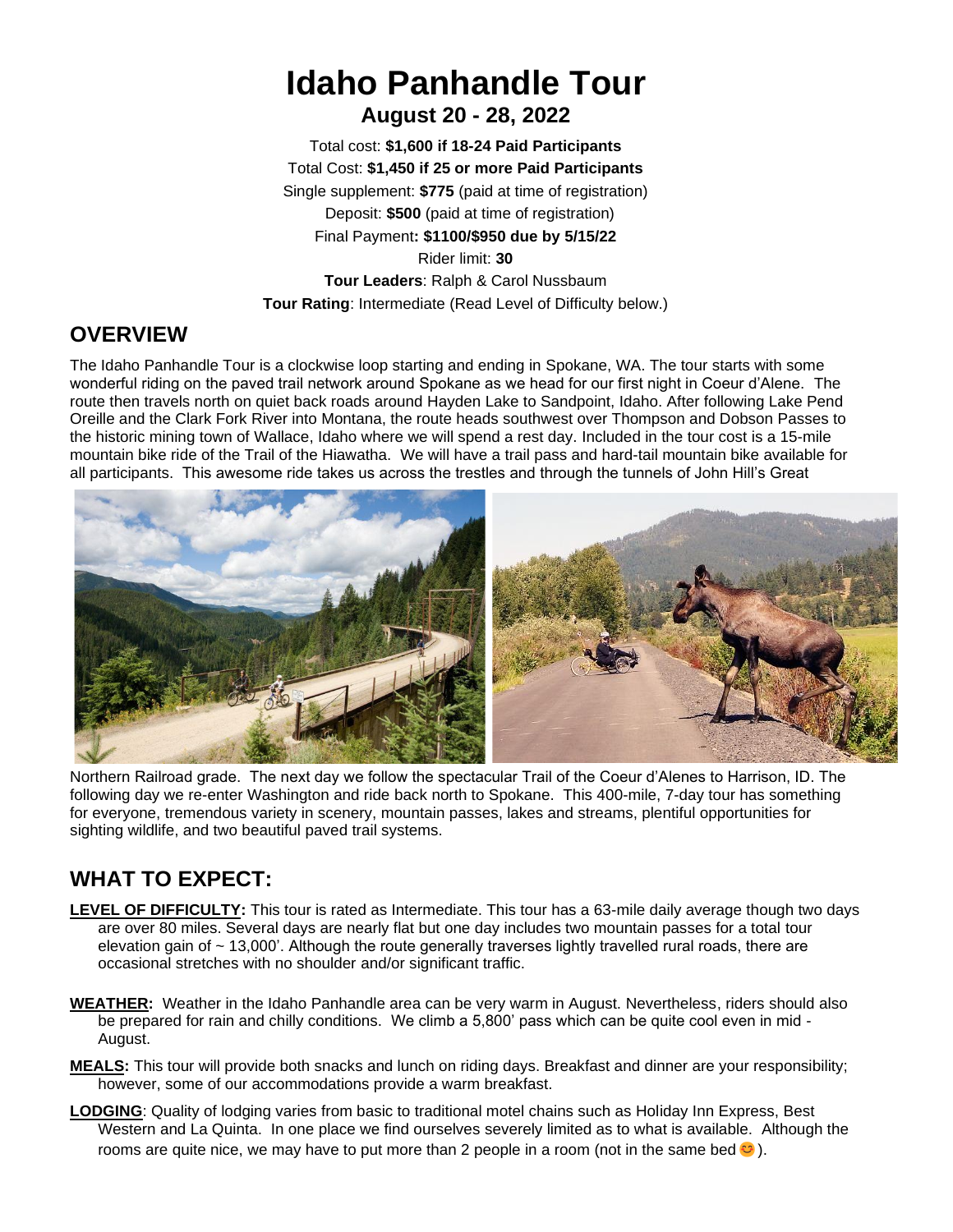## **DAY BY DAY ITINERARY**

#### **DAY 0 - Saturday, August 20**

We meet the first night in Spokane near the airport and get to know each other during a brief informational meeting at 8:00PM.

**DAY 1 - Sunday, August 21** – Spokane, WA to Coeur d'Alene, ID - 63 miles, ~ 2,000'

Our first day we begin the tour riding a little north along the Spokane River on one of the prettiest wooded trails in the country before heading south and then east to Spokane Falls and finally along the Centennial Trail to Coeur d'Alene.

#### **DAY 2 – Monday, August 22** – Coeur d'Alene, ID to Sandpoint, ID - 80 miles, ~ 3,200'

We quickly work our way through Coeur d'Alene to Hayden Lake whose shores we follow for 17 miles as we nearly circumnavigate it. We then proceed northward through rolling hills to the Pend Oreille River which we follow all the way to Sandpoint, ID.

#### **DAY 3 – Tuesday, August 23 -** Sandpoint, ID to Thompson Falls, MT 84 miles, ~ 3,250'

The beautiful Lake Pend Oreille and the Clark Fork River are our constant companions today as we travel southeast along a scenic highway toward our eventual day's end in Thompson Falls, Montana. The road is dotted with interpretive signs and the landscape has you seeking waterfowl and moose throughout the day.

#### **Day 4 - Wednesday, August 24** – Thompson Falls, MT to Wallace, ID - 56 miles, ~ 4,500'

Today we get to test our climbing legs. The 2400' climb starts gradually but ends with a little kick to reach the top of Thompson Pass at 4,800'. Once over the pass we are back in Idaho with another shorter but steep climb to the top of Dobson Pass (4,150'). The rest is a wonderful downhill into Wallace, Idaho.

**DAY 5 - Thursday, August 25** – Trail of the Hiawatha and Rest Day in Wallace, ID - 13 or 26 miles ~ 1,000'

Today is a rest day but we expect everyone to exchange our road bikes for mountain bikes. A shuttle will take us to the top of Lookout Pass and where we will rent mountain bikes to ride the spectacular 15 mile Hiawatha Trail (See [http://www.ridethehiawatha.com/the-trail\)](http://www.ridethehiawatha.com/the-trail). This is a ride you will treasure forever! Spend the rest of the day checking out the historic town center with several museums including a mine tour. **COST OF THE MOUNTAIN BIKE RENTAL IS INCLUDED IN THE PRICE OF THE TOUR! COST OF OPTIONAL SHUTTLE BACK TO THE TOP AND LUNCH IS AT YOUR OWN EXPENSE.**

#### **DAY 6 – Friday, August 26** - Wallace, ID to Harrison, ID – 57 miles, ~ 650'

We spend all day on the spectacular Trail of the Coeur d'Alenes. We first travel through the Silver Valley, then past lakes, marshes, streams, and rolling farmlands along Lake Coeur d'Alene to Harrison. There is a very good chance that we could spot wildlife including moose.

#### **DAY 7 – Saturday, August 27** – Harrison, ID to Spokane, WA - 73 miles, ~ 3,800'

Today we travel the last 17 miles of the Trail of the Coeur d'Alene crossing the lake on a long trestle before climbing up through woodlands to Plummer. From here we continue along quiet roads past rolling wheat fields before eventually entering Spokane and returning to our hotel.

#### **DAY 8** - **Sunday, August 28** – Departure day:

Pack up and make your way home after another wonderful tour!

Detailed route maps, cue sheets and GPS files will be provided in advance to tour participants.

For further information about this tour contact: Ralph at 206713-9417 or [RENussbaum@outlook.com](mailto:RENussbaum@outlook.com)

### **SEE OVERVIEW MAP ON NEXT PAGE.**